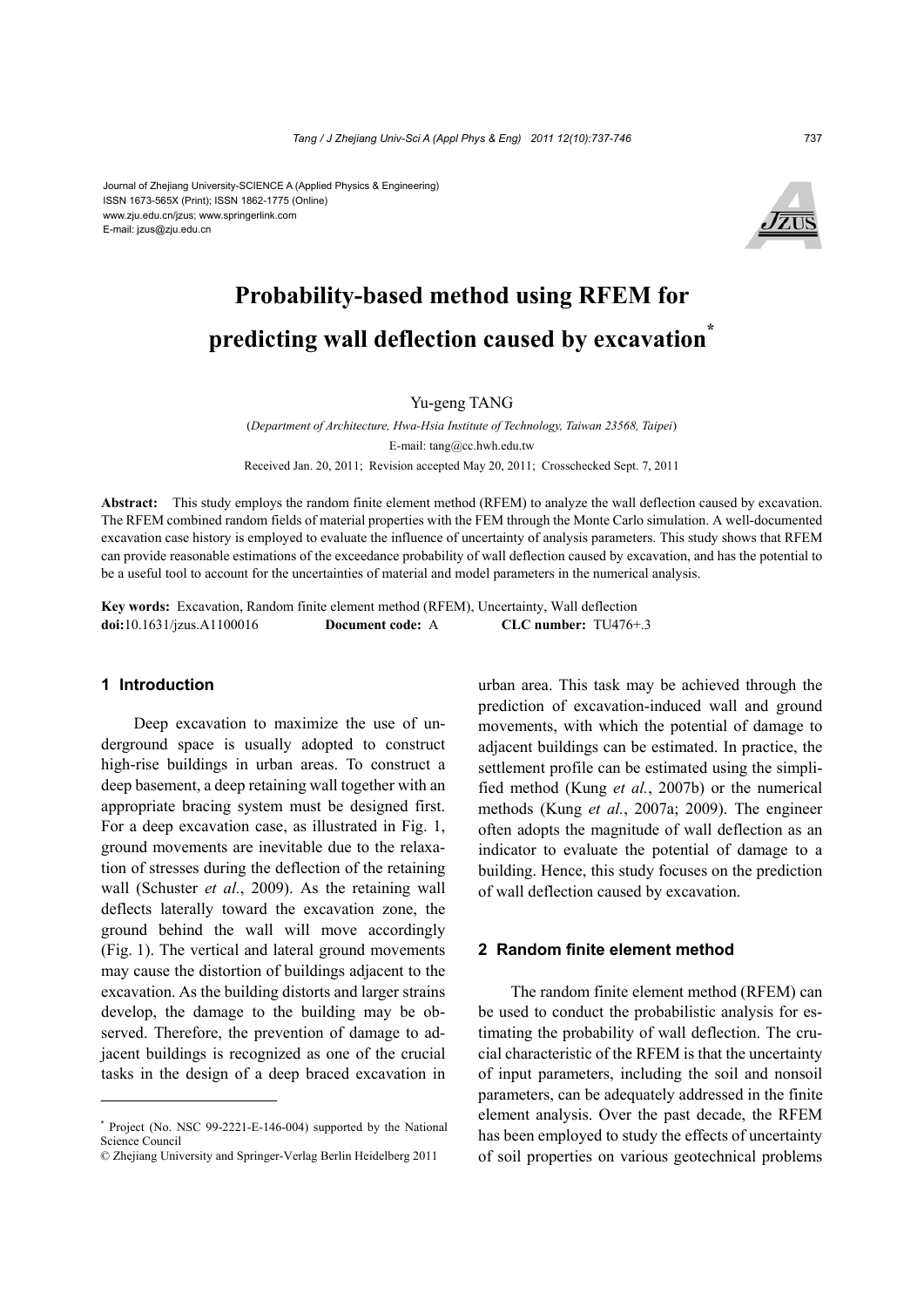(Griffiths and Fenton, 2001; 2004; Fenton and Griffiths, 2002; Fenton *et al.*, 2005). In this study, the procedure of excavation analysis using the RFEM is developed and used to perform the probabilistic analysis of excavation-induced deformation.



**Fig. 1 Schematic diagram of excavation effects (modified from Schuster** *et al.* **(2009))** 

## **2.1 Framework of the RFEM**

The analytical procedure of RFEM for deformation caused by excavation is shown in Fig. 2. This procedure incorporated the concept of random fields of material properties and the Monte Carlo simulation into the conventional FEM to form the RFEM. When using the developed RFEM procedure to analyze the excavation-induced wall deflection, the pattern of probability distribution of parameters and the number of simulations  $(N_{\text{sim}})$  must be determined firstly. Secondly, the mean and standard deviation of selected random variables have to be determined. Then the analysis of excavation-induced wall deflection can be conducted using the Monte Carlo simulation through randomly generating a field of selected material parameters based on assigned probability distribution, mean, and standard deviation.

After repeatedly conducting the FEM analysis and the number of simulations *N*sim reaching the given number, the program will be terminated automatically and the results (e.g., the maximum wall deflection) are outputted and analyzed. Finally, according to the analysis results, the relative frequency and probability of the maximum wall deflection can be obtained for further judging the feasibility of excavation design.



**Fig. 2 Procedure of the excavation analysis using the random finite element method** 

### **2.2 Random variables generator**

According to the procedure of proposed REFM in this study, the first task is to generate random variables with a specified joint probability distribution. Initially, the multiplicative linear congruential generator method (Barry, 1996; Honjo, 2008) is used to generate a sequence of integers. Specifically, the recursive formula used has the following format:

$$
I_{j+1} = aI_j \pmod{m},\tag{1}
$$

where *m* is the modulus, and *a* is positive integer called the multiplier. Eq. (1) will eventually repeat itself, with a period that is obviously not greater than *m*. If *a* and *m* are properly chosen, then the period will be of maximal length. The real uniform number between 0 and 1 that is returned is generally  $I_{i+1}/m$ . To satisfy the condition for generating a great number of random numbers, values of *a*=62089911 and *m*=2<sup>31</sup>−1 proposed by Barry (1996) are adopted in this study. Thus, Eq. (1) has a full period of length, equal to  $(2^{31}-1)-1=2147483646$ , i.e., the cycle of random numbers repeats after more than two billion trials. If standard normal random variables are required, the use of the Box-Muller transform method (Box and Muller, 1958) can produce a pair of Gaussian random numbers from a pair of uniform numbers. The equations of the Box-Muller transform method are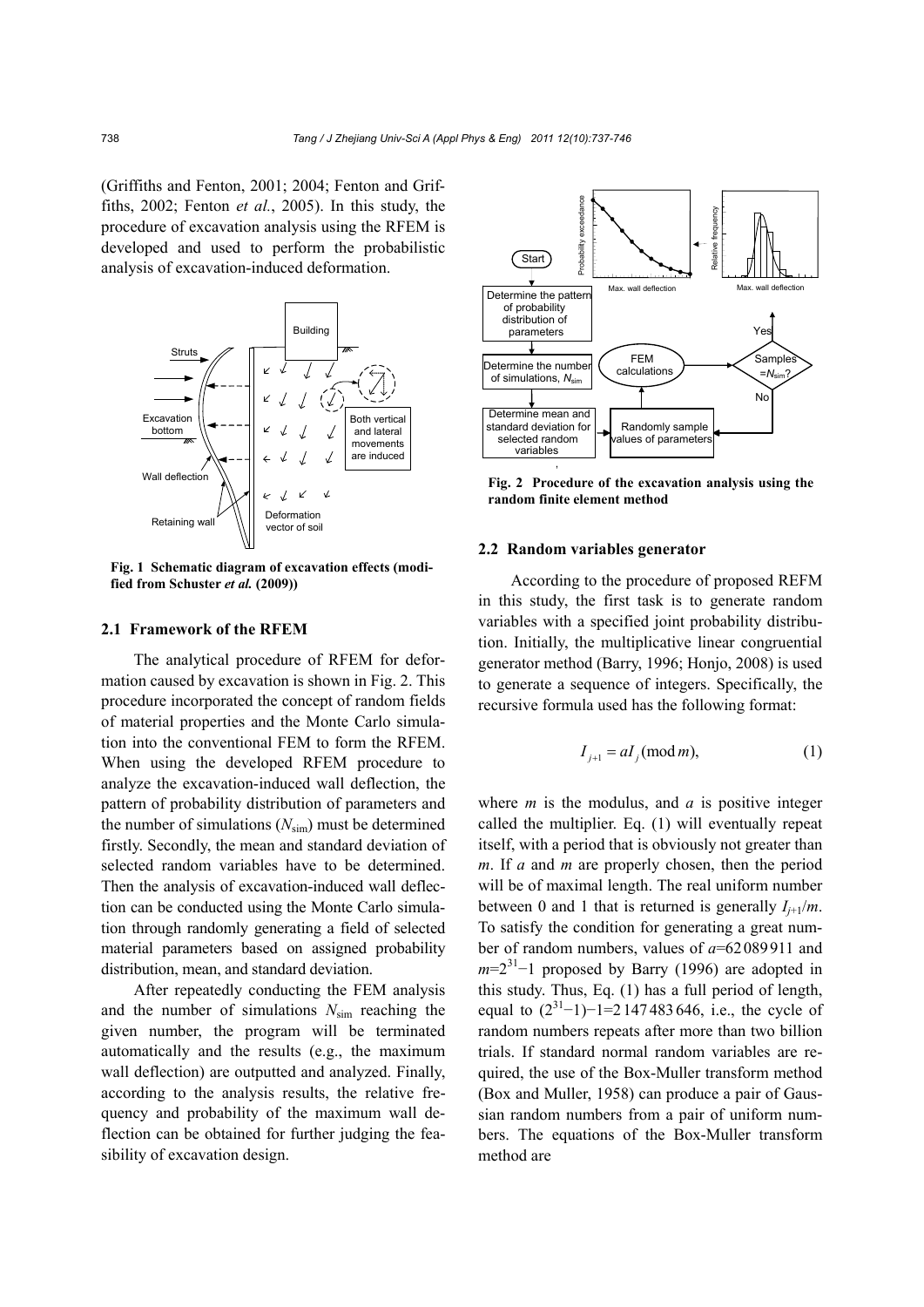$$
x_1 = \sqrt{-2\ln(U_1)} \cos(2\pi U_2),
$$
  
\n
$$
x_2 = \sqrt{-2\ln(U_1)} \sin(2\pi U_2),
$$
\n(2)

where  $x_1$  and  $x_2$  are a pair of normally distributed deviate with zero mean and unit variance.  $U_1$  and  $U_2$ are a pair of uniform random numbers generate from Eq. (1). Because the algorithm produces two random numbers at each time, it is common for the generation function to return the first value to the user, and cache the other value for returning on the next function call. In the case of lognormal random variables, the normal variables can be changed to generate lognormal variables by the following formulas:

$$
\sigma_x^2 = \ln\left(\frac{\sigma_y^2}{\mu_y^2} + 1\right),
$$
  
\n
$$
\mu_x = \ln \mu_y - \frac{\sigma_x^2}{2},
$$
  
\n
$$
y = e^x,
$$
\n(3)

where *x* and *y* represent normal and lognormal variables, respectively, and  $\mu$  and  $\sigma$  are mean value and standard deviation, respectively.

#### **3 Analysis of wall deflection using RFEM**

#### **3.1 Excavation case history**

In this study, a quality excavation case history, the Formosa case (Ou *et al.*, 1993), is analyzed using the developed RFEM. This case is located in the Taipei basin and its foundation was constructed using the bottom-up construction method. A diaphragm wall, 0.8 m thick and 31 m deep, was used as the retaining wall. The maximum excavation depth was 18.45 m. The construction activities include seven stages of excavation and six stages of steel strut installation. Table 1 summarizes propping arrangements for the excavation case history and stiffness of struts. The stratigraphy of the Formosa case mostly consists of soft to medium clay. The depth at the top of the Chingmei Gravel Formation is roughly equal to 31 m. The stratigraphy and detailed construction activities are shown in Fig. 3.

**Table 1 Propping arrangements for the excavation case history and stiffness of struts** 

| Stage          | $H_e(m)$ | $H_{\rm p}$ (m) | $k$ (kN/m <sup>2</sup> ) |  |
|----------------|----------|-----------------|--------------------------|--|
|                | 1.5      |                 |                          |  |
| $\overline{c}$ | 4.3      | 1.0             | 43400                    |  |
| 3              | 6.9      | 3.7             | 50680                    |  |
| 4              | 10.2     | 6.2             | 63740                    |  |
| 5              | 13.2     | 95              | 101360                   |  |
| 6              | 16.2     | 12.5            | 127480                   |  |
| 7              | 18.45    | 15.5            | 127480                   |  |
|                |          |                 |                          |  |

 $H<sub>e</sub>$  is the excavation depth;  $H<sub>p</sub>$  is the depth where the strut installed; and *k* is the corresponding stiffness



**Fig. 3 Stratigraphy and construction sequences of the Formosa case** 

#### **3.2 Soil models**

The hyperbolic model (Duncan and Chang, 1970) was used to describe the sandy layers. The stress-strain characteristics of soils can be expressed as hyperbola:

$$
\sigma_1 - \sigma_3 = \frac{\varepsilon}{\frac{1}{E_i} + \frac{\varepsilon}{(\sigma_1 - \sigma_3)_{\text{ult}}}},
$$
\n(4)

where  $\sigma_1$  is the maximum principal stress,  $\sigma_3$  is the minimum principal stress, *ε* is the axial strain, *E*i is the initial tangent modulus of the stress-strain curve, and  $(\sigma_1 - \sigma_3)$ <sub>ult</sub> is the ultimate deviatoric stress.

The ultimate deviatoric stress can be determined by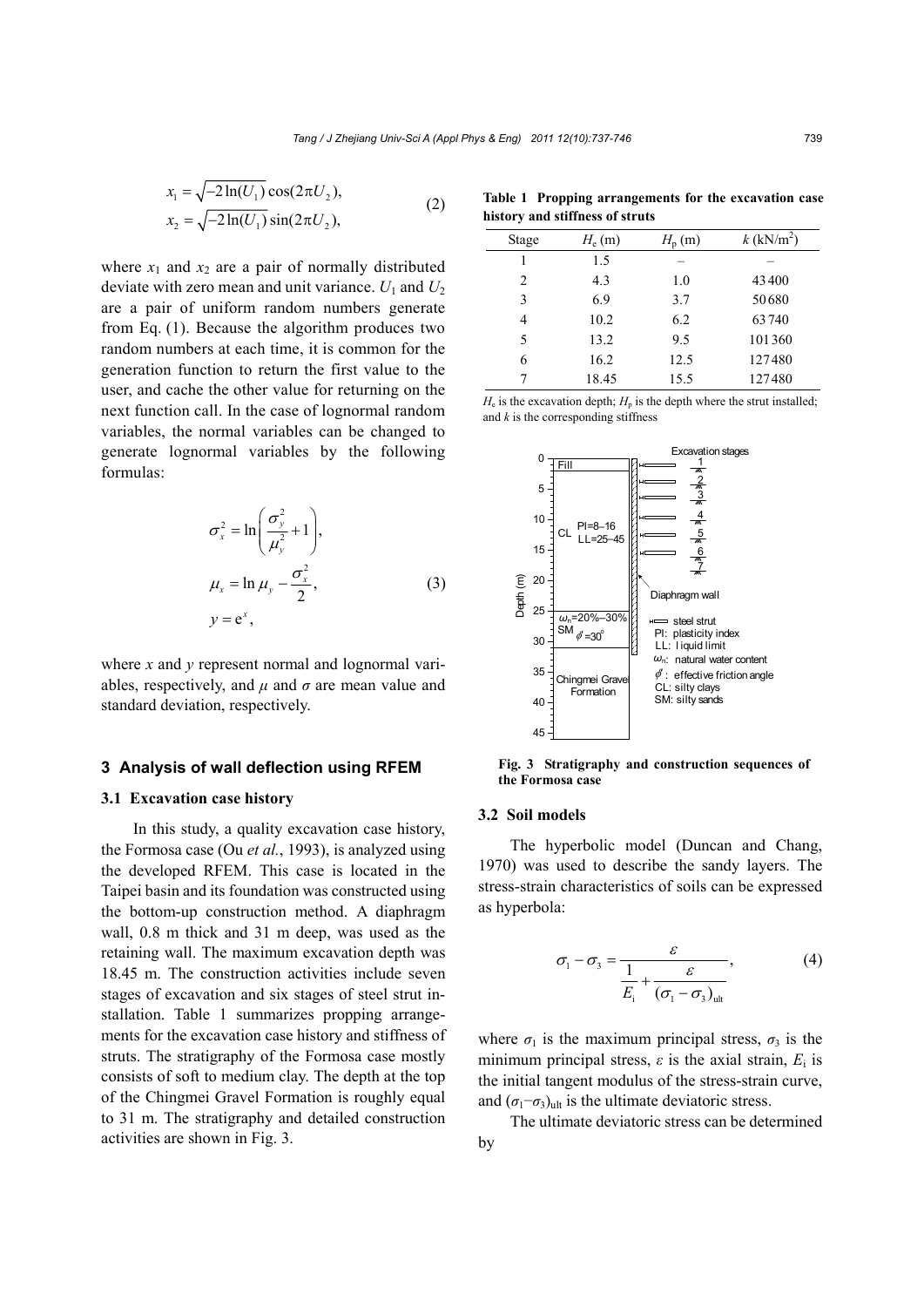$$
(\sigma_1 - \sigma_3)_{\text{ult}} = (\sigma_1 - \sigma_3)_{\text{f}} / R_{\text{f}}, \qquad (5)
$$

where  $R_f$  is the failure ratio and  $({\sigma_1} - {\sigma_2})_f$  is the deviatoric stress at failure. Note that  $R_f \leq 1.0$  and  $R_f$ =0.5–0.9 for most soils. The deviatoric stress at failure can be determined by

$$
(\sigma_1 - \sigma_3)_f = \frac{2c\cos\phi + 2\sigma_3\sin\phi}{1 - \sin\phi},
$$
 (6)

where *c* is the soil cohesion and  $\phi$  is the soil friction angle. The stress level is defined as

$$
SL = \frac{\sigma_1 - \sigma_3}{(\sigma_1 - \sigma_3)_f},
$$
\n(7)

The initial stiffness modulus  $E_i$  can be calculated by

$$
E_{\rm i} = KP_{\rm a} \left(\frac{\sigma_{\rm 3}}{P_{\rm a}}\right)^n, \tag{8}
$$

where  $P_a$  is the atmospheric pressure (=101.4 kPa),  $K$ is the modulus number, and *n* is the exponent of the elastic modulus.

The tangential modulus of soil  $E_t$  can be obtained:

$$
E_{\rm t} = \left[1 - \frac{R_{\rm f}(1-\sin\phi)(\sigma_{\rm l} - \sigma_{\rm 3})}{2c\cos\phi + 2\sigma_{\rm 3}\sin\phi}\right]^2 K P_{\rm a} \left(\frac{\sigma_{\rm 3}}{P_{\rm a}}\right)^n. \tag{9}
$$

By incorporating Eqs.  $(6)$ – $(8)$  into Eq.  $(9)$ , the tangent modulus  $E_t$  can be expressed as

$$
E_{t} = E_{i} (1 - R_{f} S L)^{2}, \qquad (10)
$$

Finally, the unloading-reloading stiffness modulus of soils can be calculated by

$$
E_{\rm ur} = K_{\rm ur} P_{\rm a} \left( \frac{\sigma_{\rm s}}{P_{\rm a}} \right)^n, \tag{11}
$$

where  $K_{ur}$  is the modulus number of soils during the unloading-reloading stages. A total of seven parameters, i.e.,  $c$ ,  $\phi$ ,  $n$ ,  $K$ ,  $K_{\text{ur}}$ ,  $R_{\text{f}}$ , and Poisson's ratio  $\nu$ , are required for the hyperbolic model to fully describe the stress-strain behavior of sand.

The pseudo plastic model (Hsieh and Ou, 1997) is employed in this study to describe the undrained stress-strain behavior of clayey soil. The clayey soil was assumed to behave as a nonlinear pseudo plastic material, which is characterized by a hyperbolic curve (Kondner and Zelasko, 1963):

$$
\sigma_{\rm v} - \sigma_{\rm h} = \varepsilon / (a + b\varepsilon), \qquad (12)
$$

where  $\sigma_{\rm v}$  and  $\sigma_{\rm h}$  are the vertical and horizontal stresses, respectively; *a* and *b* are constants related to the material properties.  $\sigma_{v}$  and  $\sigma_{h}$  are used instead of the maximum principal stress  $\sigma_1$  and minimum principal stress  $\sigma_3$  to distinguish the soil subjected to axial compression and extension loading, respectively.

For representing the in-situ  $K_0$ -consolidation state, Vaid (1985) modified the hyperbolic model proposed by Duncan and Chang (1970) as

$$
q_{\rm m} = q - q_0 = \varepsilon / (1 / \overline{E_i} + R_{\rm f} \times \varepsilon / q_{\rm m}^2), \qquad (13)
$$

where *q* is the normalized deviator stress  $\varepsilon = (\sigma_{\rm v} - \sigma_{\rm h})/\sigma_{\rm ve}'$ ;  $\sigma_{\rm ve}'$  is the consolidation pressure;  $\overline{E_i}$  is the normalized initial tangent Young's modulus;  $q_m$  is the increment of normalized deviator stress following consolidation;  $q_0$  is the state of zero strain associated with a nonzero end-consolidation normalized deviator stress; and  $q<sub>mf</sub>$  is the failure value of *q*m.

The normalized tangent Young's modulus  $(E)$ can be determined by

$$
\overline{E_{\rm t}} = E_{\rm i} (1 - R_{\rm f} q_{\rm m} / q_{\rm mf}). \tag{14}
$$

According to Clough and Mana (1976), the ratio of initial Young's modulus over undrained shear strength  $(E_i/s_i)$  can be assumed to be a constant. The unloading-reloading modulus  $(E_{\rm ur})$  is used to simulate both the unloading and reloading conditions. Therefore, only five parameters, i.e.,  $s_u/\sigma_v$ ,  $E_i/s_u$ ,  $E_{\rm ur}/s_{\rm u}$ ,  $R_{\rm f}$ , and  $\nu$ , are required to fully describe the stress-strain behavior of clay.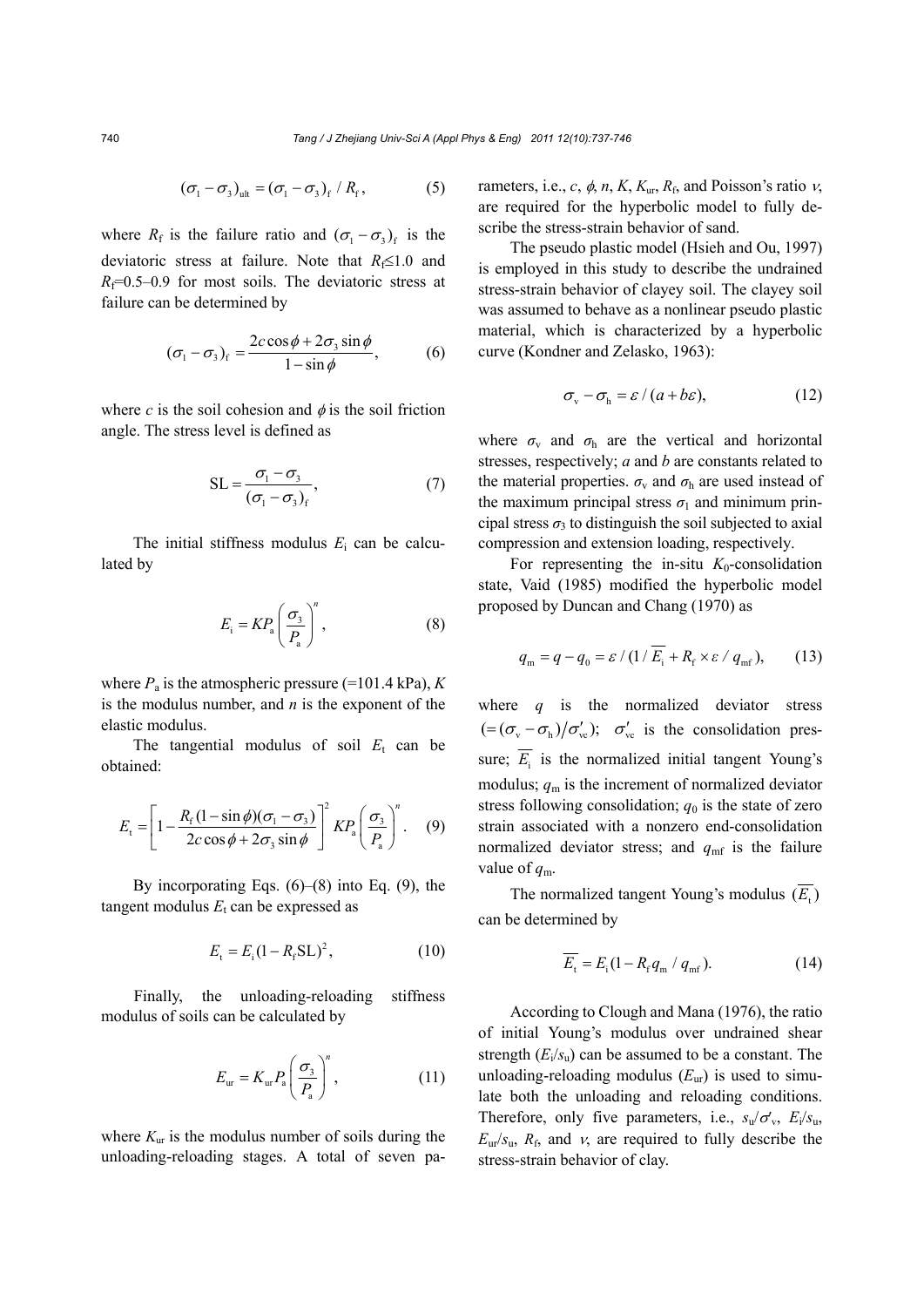## **3.3 Determination of parameters of soil and structure**

In the RFEM analysis, the bar element was used to simulate the behavior of the strut. Both the soil and retaining wall were simulated with the eight-node quadrilateral isoparameteric (Q8) elements. The retaining wall and strut were assumed to behave as a linear-elastic material. The geometry of the analysis mesh for RFEM modeling on the Formosa case, as shown in Fig. 4, has 1190 elements and 3654 nodes. Nodes located along sides A and B (Fig. 4) have their horizontal displacement constrained, whereas nodes along side C have all their displacements constrained to simulate a rigid underlying stratum.

The nominal Young's modulus of the diaphragm wall,  $E_c$ , can be calculated from the suggestion by the American Concrete Institute code (ACI Committee 318, 1995):

$$
E_{\rm c} = 4700 \sqrt{f_{\rm c}'},\tag{15}
$$

where  $f'_c$  is the compressive strength of concrete (MPa).

Typically, for an FEM analysis of braced



**Fig. 4 Geometry of the Formosa case for RFEM analysis** 

excavation, the nominal  $E_c$  is reduced to account for the effect of the underwater construction of the diaphragm wall. Thus, in this study, 80% of the nominal  $E_c$  is taken to conduct the RFEM analysis. In the Formosa case,  $f_c'$  is equal to 27.44 MPa. The stiffness of struts, *k*, is determined by

$$
k = EA / (LS),\tag{16}
$$

where *E* is Young's modulus of steel, *A* is the cross-sectional area, *L* is the length, and *S* is the horizontal span. The stiffness mean values of struts are shown in Table 1. Tables 2 and 3 show the mean values and coefficients of variation (COVs) of soil parameters for each of soil layers. According to Hsiao *et al.* (2008), the mean values of  $s_u/\sigma_v$  and  $E_i/s_u$ are found to be 0.30 and 1700 for this case, respectively. The COVs of both  $s_u/\sigma_v$  and  $E_i/s_u$  are found to be 0.16. Furthermore, the correlation coefficient between  $s_v/\sigma_v$  and  $E_i/s_u$  is adopted to be 0.3. The other parameters shown in Tables 2 and 3 are estimated based on the relevant references with characteristics of soils in the Taipei basin (Cheng, 1987; Moh *et al.*, 1989; Woo and Moh, 1990; Ou *et al.*, 1993; Kung, 2007; Kung *et al.*, 2007a). A constant Poisson's ratio is used in this study due to the difficulty in calibrating its characterization as well as it has a secondary influence on displacement computations (Paice *et al.*, 1996; Fenton and Griffiths, 2002). This study specifies the undrained behavior in clayey layer. In theory, the fully undrained behavior can be obtained with  $v=0.5$ . However, taking  $v=0.5$ leads to singularity of the stiffness matrix. In order to avoid numerical problems,  $\nu$  is taken as 0.49. In addition,  $\nu$  is estimated to be 0.3 for sandy layer due to its drained behavior.

| Depth $(m)$  | $\nu$ (kN/m <sup>3</sup> )                | $S_{\rm u}$ (kN/m <sup>2</sup> ) |           | $E_i/s_{ii}$ | $E_{\rm nr}/s_{\rm n}$ |      |
|--------------|-------------------------------------------|----------------------------------|-----------|--------------|------------------------|------|
| $0.0 - 2.0$  | 18.0 (0.04)                               | 20(0.16)                         | 0.9(0.11) | 1700 (0.16)  | 1700 (0.16)            | 0.49 |
| $2.0 - 25.0$ | (8.0 (0.04)                               | $0.3\sigma'_{v}$ (0.16)          | 0.9(0.11) | 1700 (0.16)  | 1700 (0.16)            | 0.49 |
| .            | $\sim$ $\sim$ $\sim$ $\sim$ $\sim$ $\sim$ |                                  |           |              |                        |      |

Note: value in () represents the COV of parameter; *γ* represents the moist unit weight of soil

|  | Table 3 Soil parameters for sandy layers used in the RFEM analysis (the Duncan-Chang model) |  |  |  |  |  |
|--|---------------------------------------------------------------------------------------------|--|--|--|--|--|
|  |                                                                                             |  |  |  |  |  |

| $\rho$ epth $(m)$                         | $\gamma$ (kN/m <sup>3</sup> | $\phi'$ (° |           | ▴          | $I_{\text{L}}$ ur |           |     |
|-------------------------------------------|-----------------------------|------------|-----------|------------|-------------------|-----------|-----|
| $25.0 - 31.0$                             | 20.0(0.04)                  | 33.0(0.06) | 0.7(0.11) | 2500(0.16) | 2500(0.16)        | 0.5(0.11) | 0.3 |
| $\sim$ $\sim$ $\sim$ $\sim$ $\sim$ $\sim$ | .                           |            |           |            |                   |           |     |

Note: value in () represents the COV of parameter; *γ* represents the moist unit weight of soil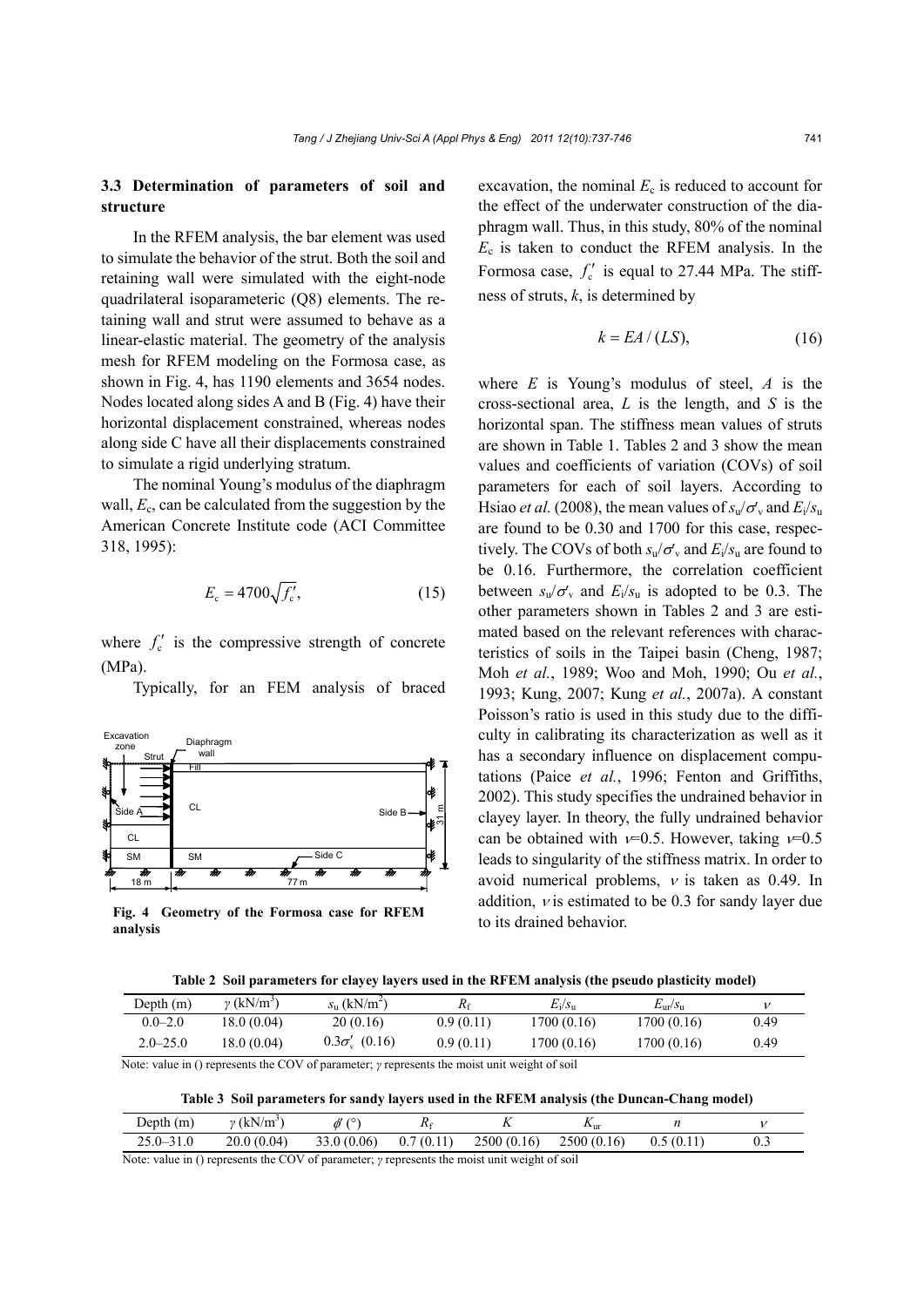## **3.4 Examination of FEM analysis of wall deflection**

The accuracy of FEM analysis in estimating wall deflection of the Formosa case using the selected soil models and corresponding parameters must be examined first before the RFEM analysis is conducted. Fig. 5 shows the comparison of the wall deflection between field observations and FEM predictions at each excavation stage. Note that FEM analysis was conducted only with the mean value of variables. Overall, the results revealed that the pattern of wall deflection, cantilever type for the first stage, and deep-inward type for later stages, can be appropriately simulated. Also, the calculated maximum wall deflections are very close to the observations at stages 3–7, and the location where the maximum wall deflection occurred is also close to that observed. This reflects that the adopted FEM analysis is capable of capturing the characteristics of deep excavation engineering. However, compared with the results of wall deflection at later stages, the relatively poor agreement of wall deflection at stages 1 and 2 between field observations and FEM prediction is observed. Hsiao *et al.* (2008) indicated that the excavation-induced wall deflection of the first stage, or the first two stages, of excavation is generally different than those of the subsequent stages, which is a well-understood and well-observed phenomenon in a braced excavation. From the practical point of view, the damage to adjacent buildings caused by the excavation in the first two stages is rarely reported, and thus, such discrepancy is considered acceptable. Based on the results, the soil models as well as parameters of soil and structure used for the FEM analysis of wall deflection in the Formosa case are considered adequate and can be employed to conduct the intended RFEM analysis of this case.

## **3.5 Considerations of RFEM analysis**

It is necessary to determine the probability distributions of input parameters before conducting the RFEM analysis. The lognormal distribution is adopted for all input random variables due to the fact that negative parameter values such as soil strength and stiffness would have no physical meaning. Moreover, the lognormal distribution also appears to perform adequately some statistical characteristics of geotechnical data (Duncan, 2000; Griffiths and



**Fig. 5 Comparison of wall deflection between observa-**

Fenton, 2004; Phoon *et al.*, 2006; Wang and Kulhawy, 2008). As a result, the histogram of maximum wall deflection computed by RFEM reveals similar lognormal distributions. The mean value of stiffness of struts and the mean and COVs of soil variables are shown in Tables 1–3, respectively. The COVs of nonsoil variables, including stiffness of struts and the Young's modulus of the diaphragm wall, are specified to be 0.05 based on Hsiao *et al.* (2008).

Since the performance of the RFEM is based on the Monte Carlo simulation, it is important to ensure that the number of simulations is sufficient to provide accurate and stable results. To check this, the Formosa case was analyzed with various numbers of simulations from 100 to 10000. Figs. 6 and 7 show the normalized mean and standard deviation of the maximum wall deflection at various stages with different number of simulations, respectively. Note that the normalized mean of wall deflection is defined as the ratio of mean of wall deflection computed with each of number of simulations over that computed with 10000 simulations. The dash line in Figs. 6 and 7 represent the normalized mean of wall deflection equal 1.0, i.e., the mean of wall deflection with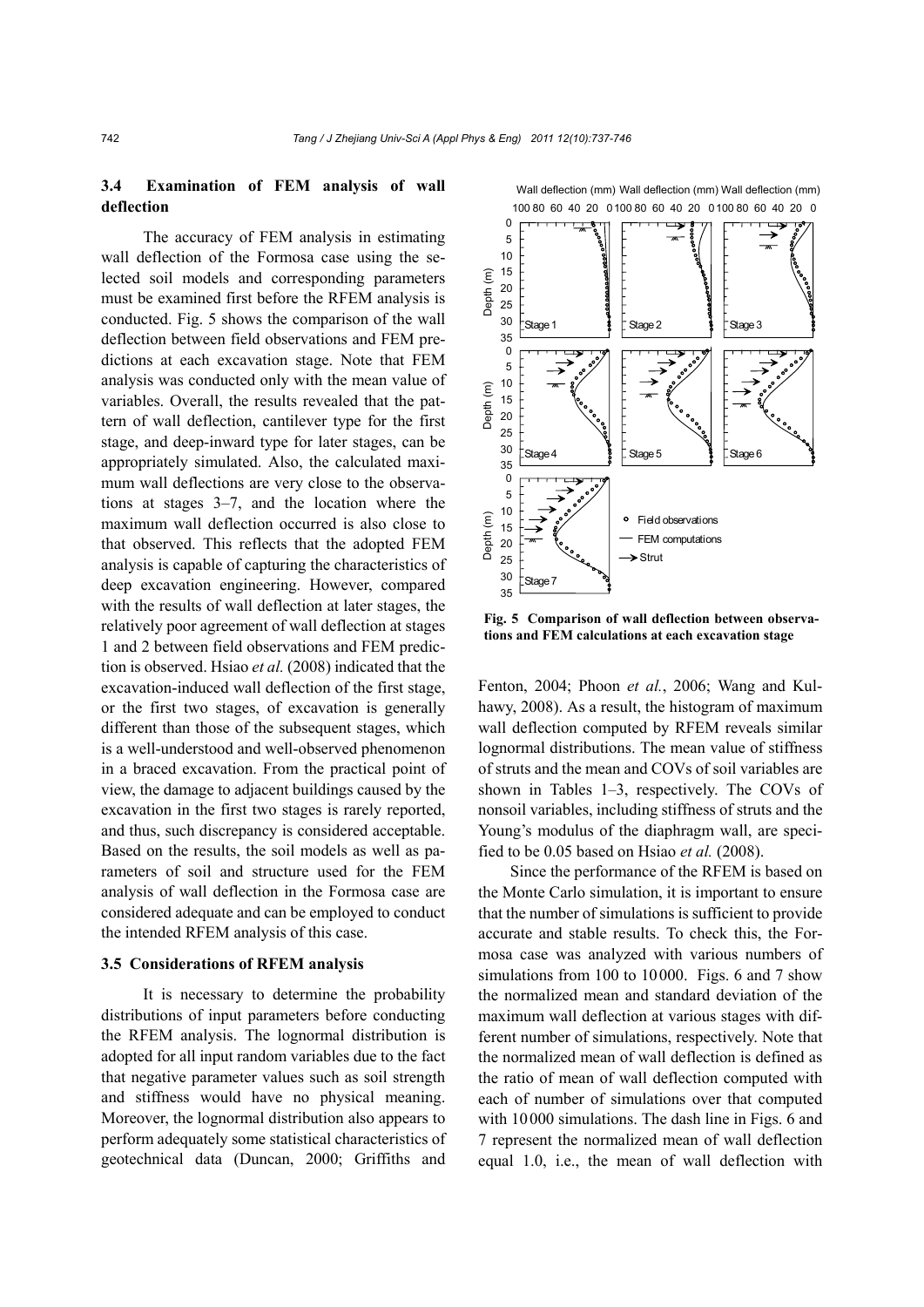number of simulation is equal the mean of wall deflection with 10000 simulations. The same definition was adopted for the standard deviation scenario. Based on the analysis results, the mean value and standard deviation of wall deflection will approach a stable value when the number of simulations is greater than 1000. Use of the simulation number of 1000 for RFEM analysis of wall deflection in the Formosa excavation case history is considered appropriate. Hence, the simulation number of 1000 is proposed to conduct the RFEM analysis of excavation.

## **4 Analysis results**

The results of RFEM analysis on the Formosa case are shown in Figs. 8–10. As shown in Fig. 8, the



**Fig. 6 The normalized mean value of maximum wall deflection with various simulations** 



**Fig. 7 The normalized standard deviation of maximum wall deflection with various simulations** 

relative frequency of occurrence of maximum wall deflection at each of excavation stages is computed. Also the lognormal probability density functions are obtained, which are directly computed using the histogram of the maximum wall deflection. It appears that the theoretical distribution is practically equal to the computed maximum wall deflection. This characteristic accurately reflects the use of lognormal distribution pattern for the input variables.

The analysis results shown in Fig. 8 can be provided to evaluate the probability of exceeding a certain wall deflection. Based on the analysis results, two parameters of the lognormal distributions can be estimated. Then the probability of exceedance,  $P_{\rm e}$ , can be easily obtained:

$$
P_{\rm e} = 1 - \Phi\bigg(\frac{\ln x - \lambda}{\xi}\bigg),\tag{17}
$$

where  $\Phi$  denotes the standard normal probabilities; and  $\lambda$  and  $\xi$  are the parameters of the lognormal distribution, which are the mean and standard deviation of ln*x*, respectively.



**Fig. 8 Histogram and lognormal distribution of the computed maximum wall deflection**  (a) Stage 3; (b) Stage 4; (c) Stage 5; (d) Stage 6; (e) Stage 7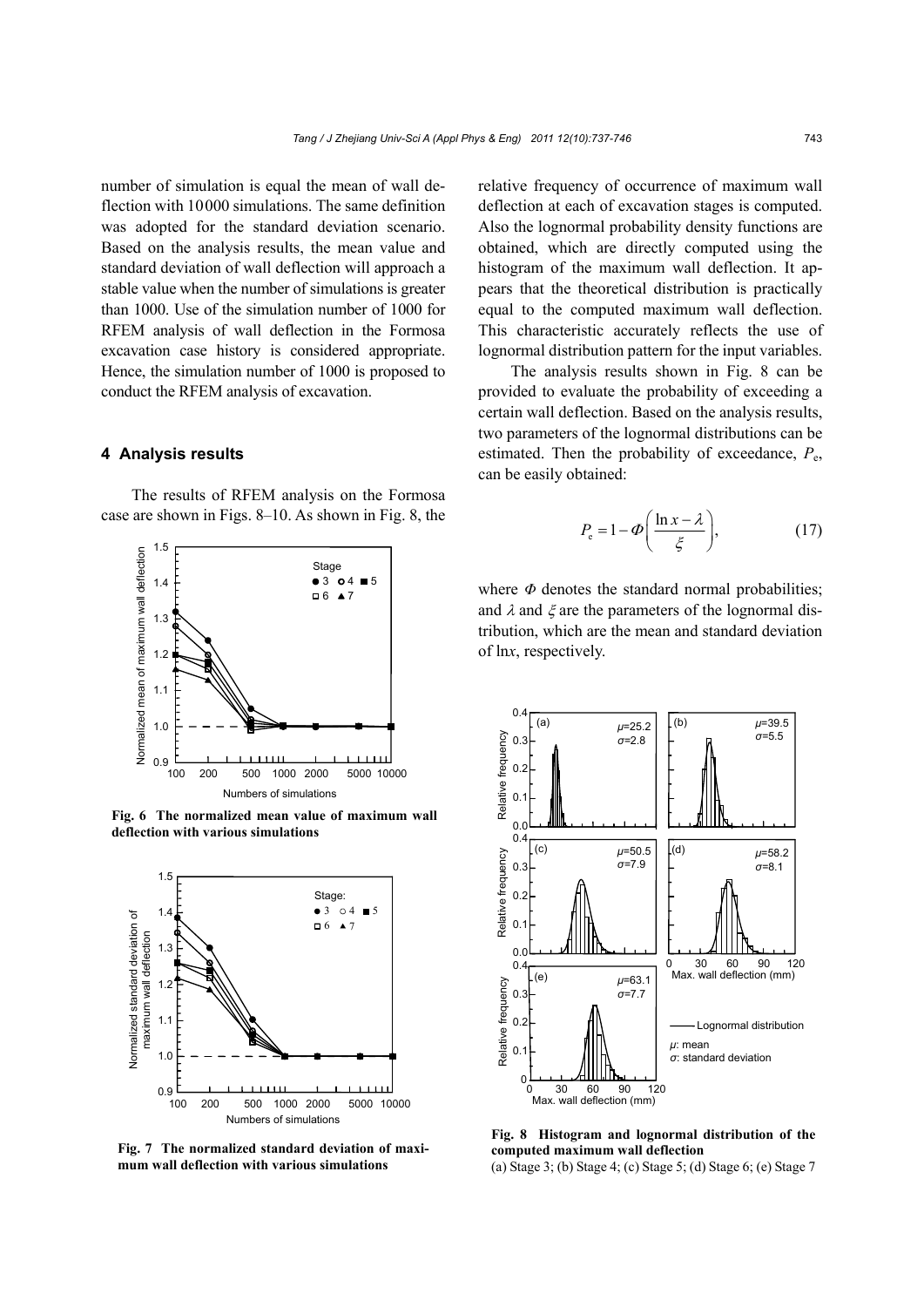Fig. 9 displays the probability of exceedance of wall deflections at various excavation stages in the Formosa case, which is a useful chart to evaluate the probability of exceedance a certain wall deflection. For example, if the allowable wall deflection is equal to 60 mm at stage 7, the probability of exceedance is approximately equal to 0.64, which means that the probability of maximum wall deflection greater than 60 mm is 0.64. This chart may provide additional valuable information to engineers for assessing the probability of exceedance of the maximum wall deflection caused by excavation and subsequent the analysis of building damage adjacent to the excavation.



**Fig. 9 The probability of exceedance with respect to various maximum wall deflection** 

Finally, this study employed the analysis results to prepare design charts for evaluating the effect of excavation-induced wall deflection on adjacent buildings. In general, the serviceability design of excavation can be performed through the evaluation of damage potential to buildings adjacent to the excavation site. It is recognized that the building damage results from the excavation-induced ground movements, especially the differential settlement. Also, the ground movements are caused by the excavationinduced wall deflection. Therefore, the wall deflection is often adopted as an indicator to evaluate the damage potential of buildings; although, some studies (Son and Cording, 2005; Hsiao *et al.*, 2008; Schuster *et al.*, 2009) have indicated that the use of maximum wall deflection to evaluate the damage potential of adjacent buildings may not be adequate.

When the simplified methods for estimating the wall deflection, ground surface settlement, ground lateral movements, and thus the angular distortion of buildings, are available (Schuster *et al.*, 2009), engineers can perform the task of evaluating the damage potential of buildings based on the estimated maximum wall deflection. Then it becomes feasible to implement the probability analysis of serviceability of adjacent buildings. As shown in Fig. 10, if the allowable maximum wall deflection can be determined first (e.g., 40, 50, 60, 70, or 80 mm), then the probability of exceedance at various excavation stages can be simply obtained based on the results of RFEM analysis of excavation. For example, the allowable value of maximum wall deflection, equal to 60 mm, the probability of exceedance with respect to excavation stages 3–7 are 0.0%, 0.1%, 11.8%, 38.6%, and 63.8%, respectively. For another scenario of  $\delta_{h, \text{max}}$ =70 mm, the probability of exceedance with respect to excavation stages 3–7 are 0.0%, 0.0%, 1.5%, 8.0% and 18.0%, respectively.



**Fig. 10 The probability of exceedance of allowable maximum wall deflection with respect to various excavation stages** 

#### **5 Conclusions**

This study established a procedure of RFEM analysis for evaluating the probability of exceedance of maximum wall deflection caused by excavation. The RFEM approach involves the Monte Carlo simulation and random variables with joint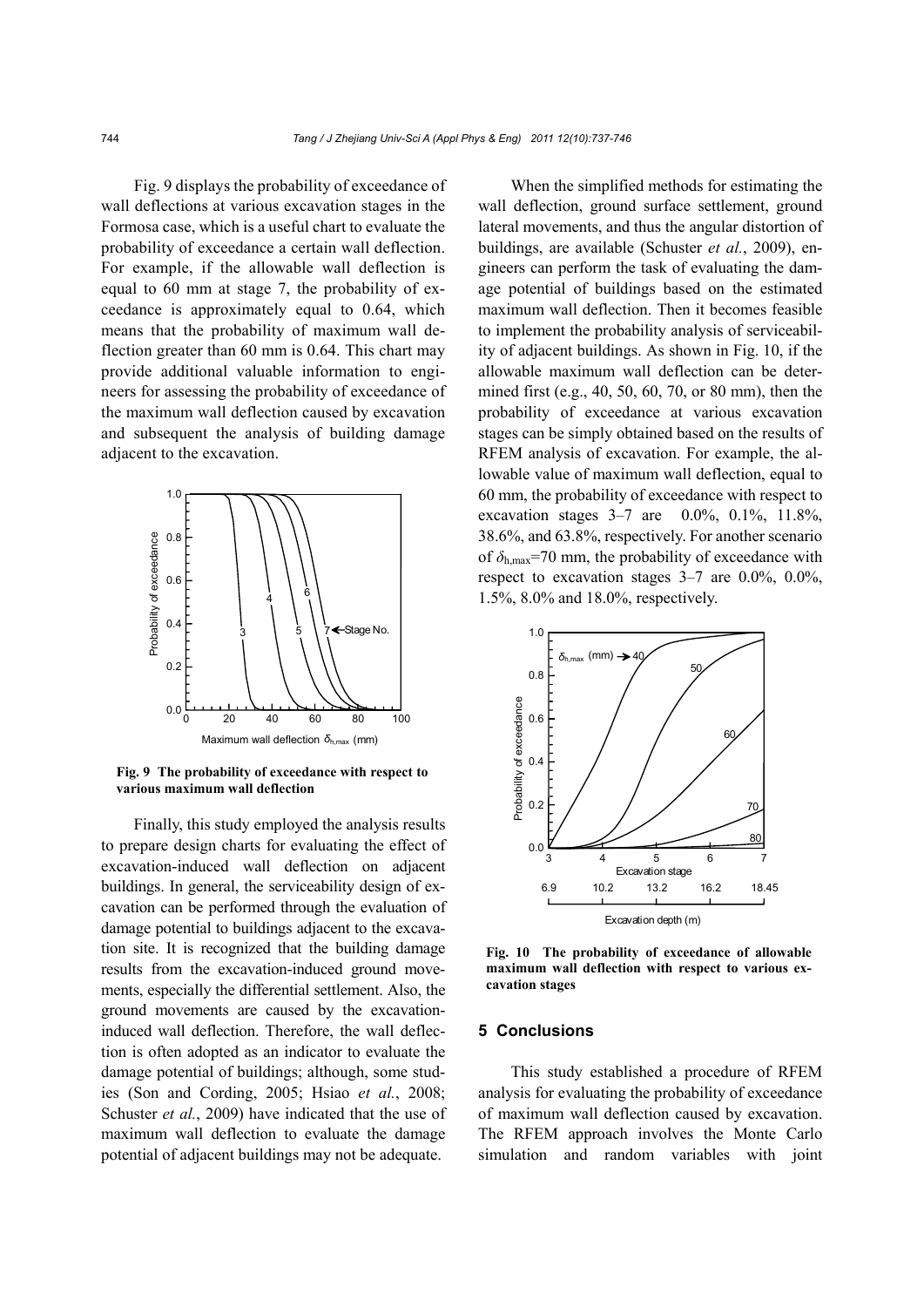probability distributions to consider the uncertainty of input parameters. A well-documented excavation case history is analyzed with the established procedure. According to the results, several conclusions can be drawn.

1. In practice, the number of simulations plays a crucial role in the computation process due to the limited design period and budget. Based on the parametric study, the acceptable number of simulations for the excavation-induced deformation analysis is 1000.

2. Based on the performance of RFEM analysis of wall deflection caused by the Formosa excavation case, the developed RFEM procedure is validated to be an appropriate approach for probability analysis of exceedance of wall deflection. The efficiency of the computation using the developed RFEM approach is satisfactory.

3. The probability of exceedance of maximum wall deflection caused by excavation can be determined through the RFEM analysis. The results showed that the proposed RFEM approach can provide additional probabilistic information to improve the deficiency of conventional FEM for the excavation analysis. In addition, even though the same wall deflection is obtained by the FEM analysis, various levels of risk may be encountered in light of various degrees of uncertainty of the input parameters. The determination of probability of exceedance for maximum wall deflection can be used to practically evaluate the damage potential of buildings adjacent to excavation.

4. A design chart with various allowable maximum wall deflections is provided in this study for evaluating the probability of exceedance of maximum wall deflection at various excavation stages. Although this chart is established based on the Formosa excavation case and may not be applied to another excavation case, it is crucial that this RFEM approach can be applied to establish the design chart for a specific excavation case. Then, the probability analysis of excavation-induced deflection and subsequent damage potential of adjacent buildings becomes feasible.

#### **References**

ACI Committee 318, 1995. Building Code Requirements for Structural Concrete (ACI 318-95) and Commentary (ACI 318R-95). American Concrete Institute (ACI), Farmington Hills, Michigan.

- Barry, T.M., 1996. Recommendations on the testing and use of pseudo-random number generators used in Monte Carlo analysis for risk assessment. *Risk Analysis*, **16**(1): 93-105. [doi:10.1111/j.1539-6924.1996.tb01439.x]
- Box, G.E., Muller, M.E., 1958. A note on the generation of random normal deviates. *The Annals of Mathematical Statistics*, **29**(2):610-611. [doi:10.1214/aoms/117770 6645]
- Cheng, T.Y., 1987. Geotechnical Characteristics of Sungshan Formation within Taipei City. MS Thesis, Asian Institute of Technology, Bnagkok.
- Clough, G.W., Mana, A.I., 1976. Lessons Learned in Finite Element Analysis of Temporary Excavation in Soft Clay. Desai, C.S. (Ed.), Numerical Method in Geomechanics, Blacksburg, Virginia, p.496-510.
- Duncan, J.M., 2000. Factors of safety and reliability in geotechnical engineering. *Journal of Geotechnical and Geoenvironmental Engineering*, **126**(4):307-316. [doi:10.1061/(ASCE)1090-0241(2000)126:4(307)]
- Duncan, J.M., Chang, C.Y., 1970. Nonlinear analysis of stress and strain in soils. *Journal of Soil Mechanic Foundation Division*, **96**(5):1629-1651.
- Fenton, G.A., Griffiths, D.V., 2002. Probabilistic foundation settlement on spatially random soil. *Journal of Geotechnical Engineering*, **128**(5):381-390. [doi:10.1061/ (ASCE)1090-0241(2002)128:5(381)]
- Fenton, G.A., Griffiths, D.V., Wiliams, M.B., 2005. Reliability of traditional retaining wall design. *Geotechnique*, **55**(1): 55-62. [doi:10.1680/geot.2005.55.1.55]
- Griffiths, D.V., Fenton, G.A., 2001. Bearing capacity of spatially random soil: the undrained clay Prandtl problem revisited. *Geotechnique*, **4**:351-359. [doi:10.1680/geot. 51.4.351.39396]
- Griffiths, D.V., Fenton, G.A., 2004. Probabilistic slope stability analysis by finite elements. *Journal of Geotechnical and Geoenvironmental Engineering*, **130**(5):507-518. [doi:10.1061/(ASCE)1090-0241(2004) 130:5(507)]
- Honjo, M., 2008. Monte Carlo Simulation in Reliability Analysis. Reliability-Based Design in Geotechnical Engineering, Taylor & Francis, London.
- Hsiao, E.C.L., Schuster, M., Juang, C.H., Kung, G.T.C., 2008. Reliability analysis and updating of excavation-induced ground surface settlement for building serviceability evaluation. *Journal of Geotechnical and Environmental Engineering*, **134**(10):1448-1458. [doi:10.1061/(ASCE) 1090-0241(2008)134:10(1448)]
- Hsieh, P.G., Ou, C.Y., 1997. Use of the modified hyperbolic model in excavation analysis under undrained condition. *Geotechnical Engineering Journal*, **28**(2):123-150.
- Kondner, R.L., Zelasko, J.S., 1963. A Hyperbolic Stress Strain Formulation for Sands. Proceeding of 2nd Pan-American Conference Soil Mechanics and Foundation Engineering, Brazil, p.289-324.
- Kung, G.T.C., 2007. Equipment and testing procedures for small strain triaxial tests. *Journal of the Chinese Institute of Engineers*, **30**(4):579-591. [doi:10.1080/02533839.